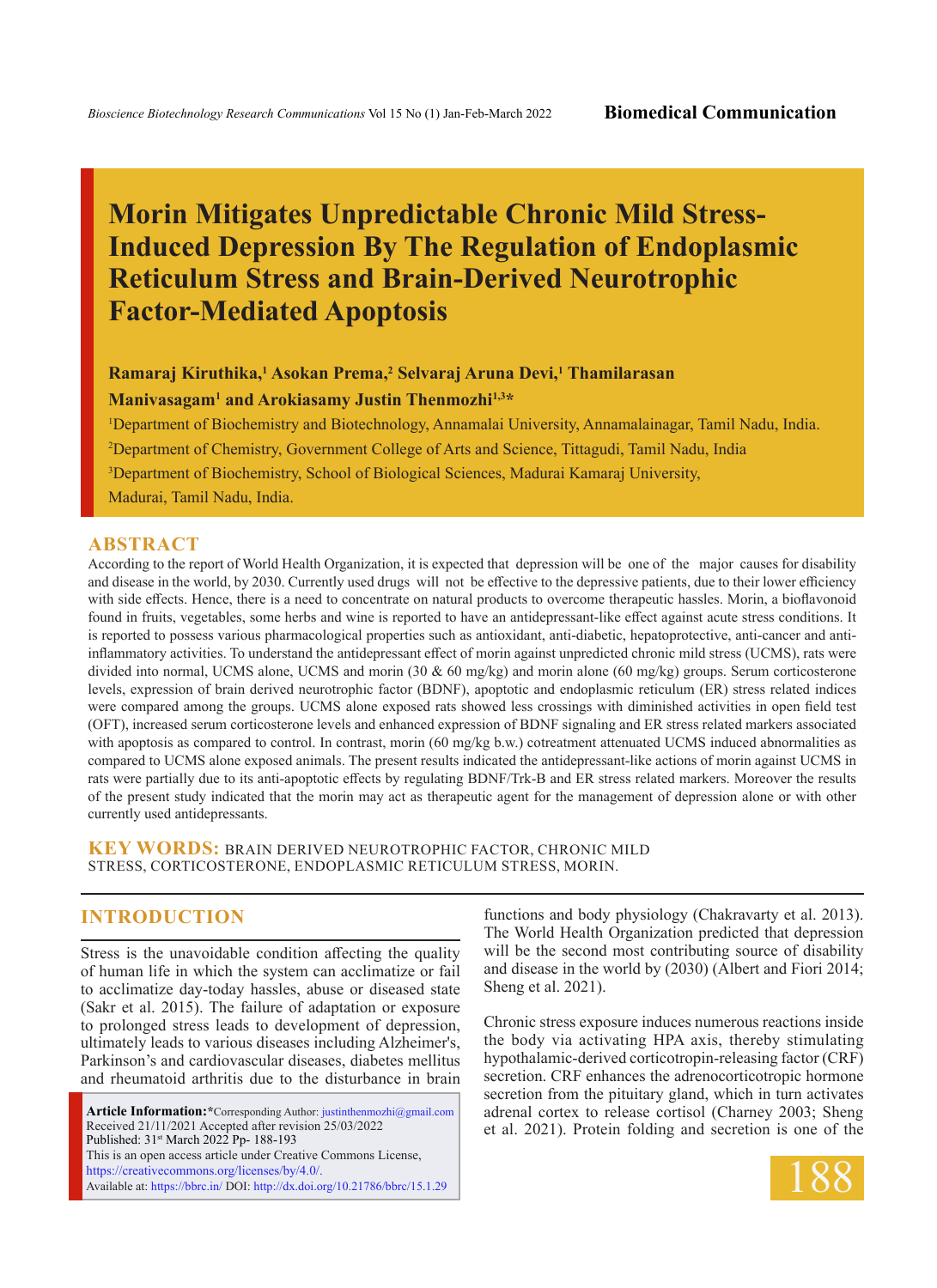#### Kiruthika et al.,

main functions of endoplasmic reticulum. Under various pathological state such as oxidative stress, a high fat diet, hypoxia, hypoglycemia, calcium depletion and stress could impair the protein folding and results in their accumulation, a condition called as ER stress (Hetz and Papa 2018). It is shown that both the chronic social defeat stress and UCMS triggers ER stress and depressive behaviors in rodents (Zhao et al. 2013; Tan et al. 2015). ER stress and apoptosis are the key features underlying in the pathology of depression, as the functions of ER are vigorously impaired under stress conditions, apoptotic events are stimulated (Hetz et al. 2015). BDNF is the most studied neurotrophin in depressed conditions, reported to maintain the homeostasis of neuronal proliferation and death that acts via the activation of two receptors, (i) tyrosine kinase receptor-B (Trk-B, and (ii) p75 (Peng et al. 2020).

Unpredictable chronic mild stress (UCMS) exposure to rats mimics the similar behavioural and neuroendocrine changes as that of depressive patients (Lee et al. 2015) and hence used to analyze stress pathology. Hippocampus, an important brain region, reported to play a key role in cognitive function that is mainly affected by depression and anxiety (Biala and Kruk 2009). Incomplete knowledge about the etiology and progression of depression leads to unsuccessful treatment. Currently used drug could not used successfully to the depressive patients, due to their lower efficiency with side effects (Bschor et al. 2012). Hence, there is a need to focus on natural products to overcome therapeutic hassles (Munir et al. 2020).

Morin, a ubiquitous bioflavonoid possesses antioxidant, anti-diabetic, cardioprotective, nephroprotective, hepatoprotective, anti-cancer and anti-inflammatory properties (Rajput et al. 2021). Further, morin exhibited its neuroprotective effect against amyloid, acrylamide, haloperidol, glutamate and 1-methyl-4-phenylpyridinium ion induced toxicity in rodents (Khamchai et al. 2020; Singaravelu et al., 2021). Previous experiment from our lab demonstrated that the oral administration of morin attenuated the UCMS induced behavioural impairments and oxidative stress by its potent antioxidant activity (Kiruthika et al. 2021). However to elucidate further molecular mechanism and confirm its neuroprotective effect, the antiapoptotic role of morin via ER stress and BDNF/TrkB mediated pathways were evaluated in this study.

## **Material and Methods**

Male *Albino wistar* rats (200–225 g) were obtained and kept in standard conditions at Central Animal House, Rajah Muthiah Medical College & Hospital, Annamalai University with food and water *ad libitum*. The Institutional Animal Ethics Committee (Reg. No. 160/1999/CPCSEA, Ethical Clearance No. AU-IAEC/1212/4/18) approved the protocols of the work. Morin and other chemicals of analytical grade used in this study were procured from Sigma-Aldrich, Bangalore, India. Primary antibodies against glucose-regulated protein 78 (GRP78), spliced X-box-binding protein-1 (XBP-1), CCAAT/enhancer binding protein homologous protein (CHOP), cytochome c, cleaved caspases 3and 12, bax, BDNF, TrkB, p-TrkB, p75, β-actin and secondary antibodies were purchased from Cell Signaling Technology Inc (Beverly, MA, USA). After the acclimatization phase of one week, thirty rats were randomized into five groups  $(n = 6)$ . Group I animals were kept without disturbance for 42 days under standard condition. Group II rats were subjected to UCMS for 6 weeks (Lucca et al. 2009; Yang et al. 2017).

Group III and IV rats were exposed to UCMS and oral administration of morin (30 and 60 mg/kg) (Ola et al. 2014) for 42 days. Group V rats were administered with morin (60 mg/kg) alone as group IV for 42 days. After performing the open field test (Rajasankar et al. 2009) animals were decapitated and blood was collected and centrifuged for serum separation. It was stored in frozen condition until biochemical assay was carried out. Circulatory corticosterone level was quantified by enzyme immunoassay using a commercial kit procured from Assay Designs, Inc., Ann Arbor, USA. Hippocampus was procured, ground in an ice-cold RIPA buffer and centrifuged to collect the supernatant. Levels of protein were quantified by Lowry et al. (1951) method. Cellular proteins  $(50 \mu g)$ were separated using SDS–PAGE. It was blotted to PVDF membrane, which were developed with blocking buffer and incubated with primary immunoglobulins of cyto c, caspases 3 and 12, bax, BDNF, TrkB, p-TrkB, GRP78, XBP-1, CHOP and p75 with shaking overnight.

The membranes were then incubated with secondary antibodies for 2 h at 37˚C and washed. Protein bands were quantified by using chemiluminescence's method and obtained bands were scanned and estimated by gel image analysis program. Data were expressed as mean ± Standard Error (SEM) of six rats for behavioural and biochemical studies and of three rats for western blot analysis. The statistical significance was calculated by one-way analysis of variance (ANOVA) using SPSS version 15.0 using Duncan's Multiple Range Test (DMRT). A value of p< 0.0.5 was considered as a significant difference between groups and the values not sharing common alphabet differ significantly with each other.

## **Results and Discussion**

The protective effect of morin on UCMS induced behavioral despair was assessed by the OFT (Figure 1). In OFT, there was a significant reduction in the number of peripheral and central lines crossed, grooming and rearing actions in the rats subjected to UCMS as compared to control animals. However, more crossings with enhanced grooming and rearing activities were exhibited by UCMS and morin (30 and 60 mg/kg) co-treated groups as compared to UCMS alone rats. Liu et al. (2009) indicated that the rats exposed to UCMS for 42 days showed depressive behavioral indices like reduced locomotion and activity. The open field test is used to measure the deleterious effect of UCMS. The enhanced score in OFT represents the increased movement, grooming and rearing activities and lowered state of anxiety (Duan et al. 2008). In our study, diminished locomotion and activities were found in the UCMS exposed and morin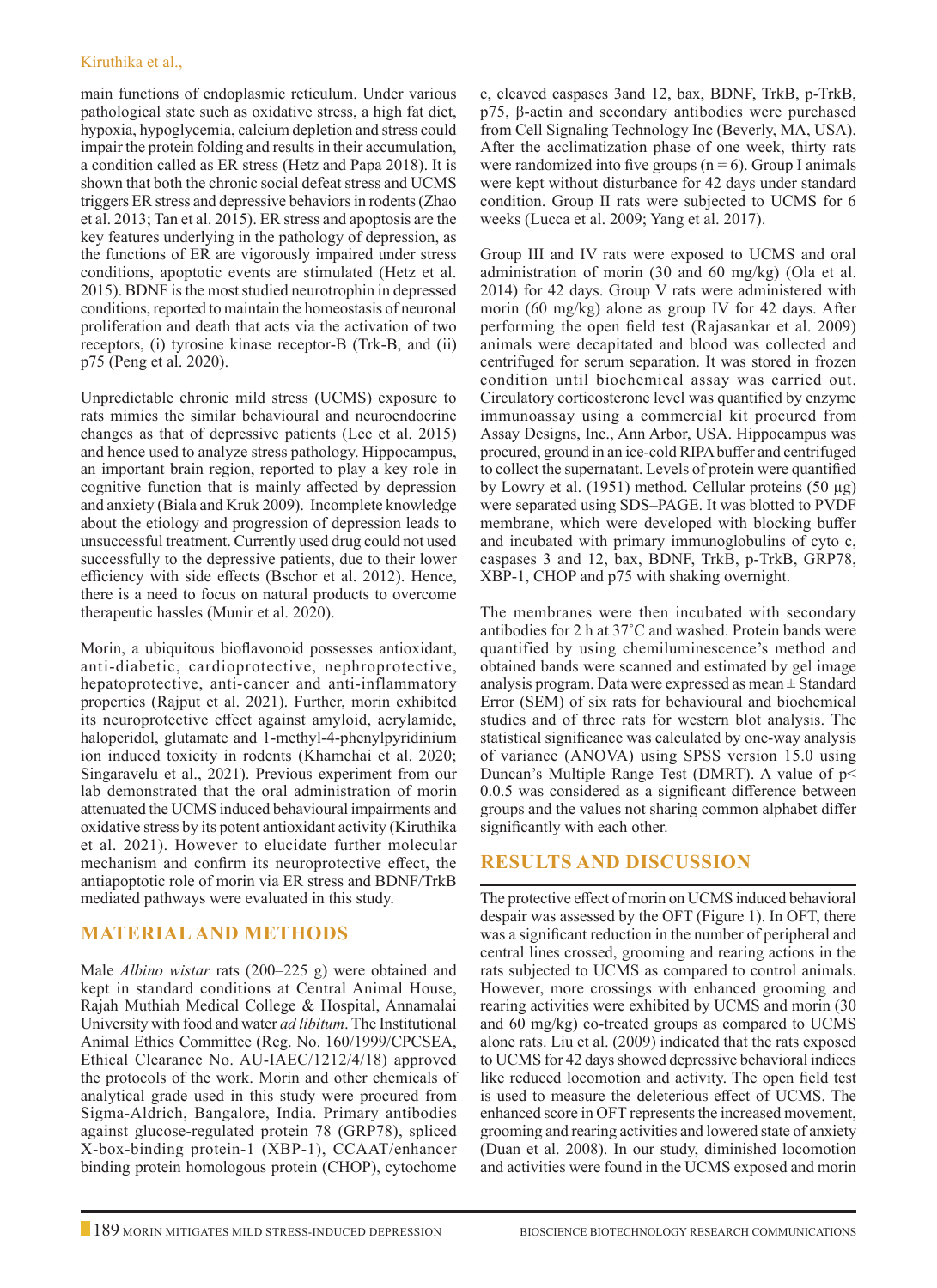co-administrated rats as compared to UCMS alone exposed animals, which is corroborated with previous studies (Ben-Azu et al. 2019; Hassan et al. 2020).



The protective effect of morin on UCMS persuaded dysfunctions in feedback mechanism regulating endocrine secretion was indicated by estimating serum corticosterone levels (Figure 2). UCMS rats showed an increase in the serum corticosterone levels than the non-stressed control rats. Morin (30 and 60 mg/kg) administration to UCMS rats significantly depleted the levels of serum corticosterone as compared to UCMS exposed rats. Hyperactivation of the HPA axis causes more secretion of corticosteroids from the adrenal cortex. Hence corticosterone is considered as an important marker of the HPA axis hyperactivation that plays a vital function in the determination of therapeutic efficacy of antidepressant drugs (Dean and Keshavan 2017; Nandam et al.2020).

The UCMS induced enhancement of corticosterone levels were observed in this study is consistent with previous results having deleterious effect on health as suggested by Teague et al. (2007). Pariante and Miller (2001) shown that an increased levels of glucocorticoid is found in cerebrospinal fluid, plasma and urine of depressive patients.

Checkley (1996) suggested that the enhanced level of glucocorticoid is one of the main causes of depression in animal models. Prolonged glucocorticoid administration induced alterations in both the morphology and functions in the brain regions thereby inducing depressive like behaviors (Gregus et al. 2005). Moreover neuronal atrophy stimulated by glucocorticoids resembles the same as that of depressed patients (Sapolsky 2000). Successful antidepressant therapies are connected with the normalization of HPA axis dysfunction by the reducing serum cortisol levels and enhancing monoamine levels in UCMS rats (Parker et al. 2003; Nandam et al.2020).



**Figure 3: A. Effect of morin on the expression of apoptotic markers in rats exposed to UCMS. B. Immunoblot data are quantified by using β-actin as an internal.**



To investigate the antiapoptotic effect of morin on UCMS exposed rats, the expression of apoptotic (bax, caspase 3, cyto c), neurotrophin (BDNF, TrkB, p-TrkB and p75)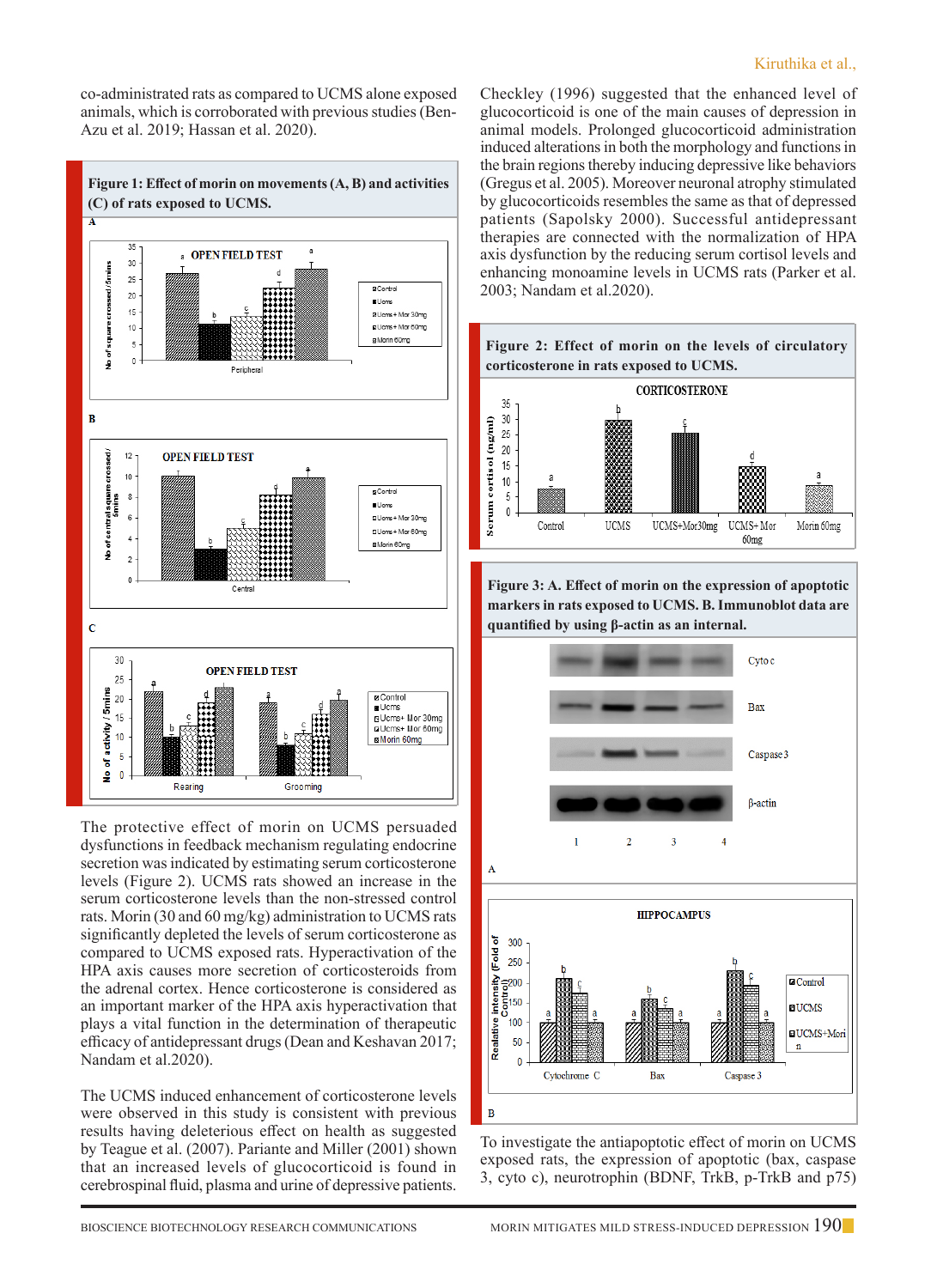#### Kiruthika et al.,

and ER stress (GRP78, spliced XBP-1, CHOP, cleaved caspase 12) related markers were studied. The protein expression studies indicated that the elevated expression of bax, cleaved caspases 3 and 12, cyto c, GRP78, spliced XBP-1, CHOP and p75, diminished expression of BDNF and p-TrkB with un-altered expression of total TrkB were found in the UCMS-exposed rats ( $p < 0.05$ ). Administration of morin attenuated UCMS induced alterations in the expression of apoptotic, neurotrophin and ER stress related markers (Figure 3, 4, 5).

**Figure 4: A. Effect of morin on the expression of BDNF, pTrkB and P75 in rats exposed to UCMS. B. Immunoblot data are quantified by using β-actin as an internal.**



Levels of BDNF in brain were found to be diminished in experimental models of depression and postmortem samples of patients with depression, while the administration of antidepressants enhanced BDNF expression in hippocampus and cortex (Song et al. 2020). Kimpton (2012) indicated that the reduced expression of BDNF in stressed animals results in diminished neurogenesis and development of depressive and impaired cognitive symptoms, which is corroborated with our present results. BDNF exert pivotal effect through activation of TrkB receptor (facilitating viability, differentiation and synaptogenesis of neurons) and p75 (leading to apoptosis) receptors. The diminished expression of TrkB receptors and enhanced expression of p75 found in UCMS rats thus favored apoptosis, whereas oral treatment of morin ameliorated these alterations by its neuroprotective function (Celik et al. 2020).

Previous studies indicated that neurological disorders like depression, Parkinson's and Alzheimer's disease occurred due to the progression of excessive apoptosis. We **Figure 5: A. Effect of morin on the expression of ER stress related markers in rats exposed to UCMS. B. Immunoblot data are quantified by using β-actin as an internal.**



found that the increased bax, cytosolic cytochrome c and caspase 3 expression indicating the enhanced apoptosis of hippocampal neurons in CUMS rats. Activation/inactivation of apoptosis is primarily regulated by the Bcl-2 family proteins (Elmore 2007). The activation of proapoptotic factor Bax, enhances mitochondrial membrane permeability after their entry into mitochondria from cytosol, thereby resulted in mitochondrial cytochrome c release and activation of caspases 3. This eventually leads to apoptotic cell death (Eskes et al. 1998; Lidsky and Schneider 2003). Previous studies demonstrated that morin has been showed to offer the neuroprotective effects against several metabolic disorders and neurodegenerative diseases through its antiapoptotic effect (Komirishetty et al. 2016; Sharma et al. 2020).

During UCMS exposure, increased expression of GRP78 is reported and considered as the hall mark of ER stress because of its translocation from the membrane receptors and stimulate the unfolded protein response (UPR) (defensive process) in neurons (Zhang and Zhang 2010). The UPR induced apoptosis occurred by the activation of CHOP and caspase-12. CHOP is classified in the C/EBP family which maintains the homeostasis of pro-apoptotic BCl2 proteins to induce apoptosis (McCullough et al. 2001). Similar to GRP78, the upregulated CHOP expression is a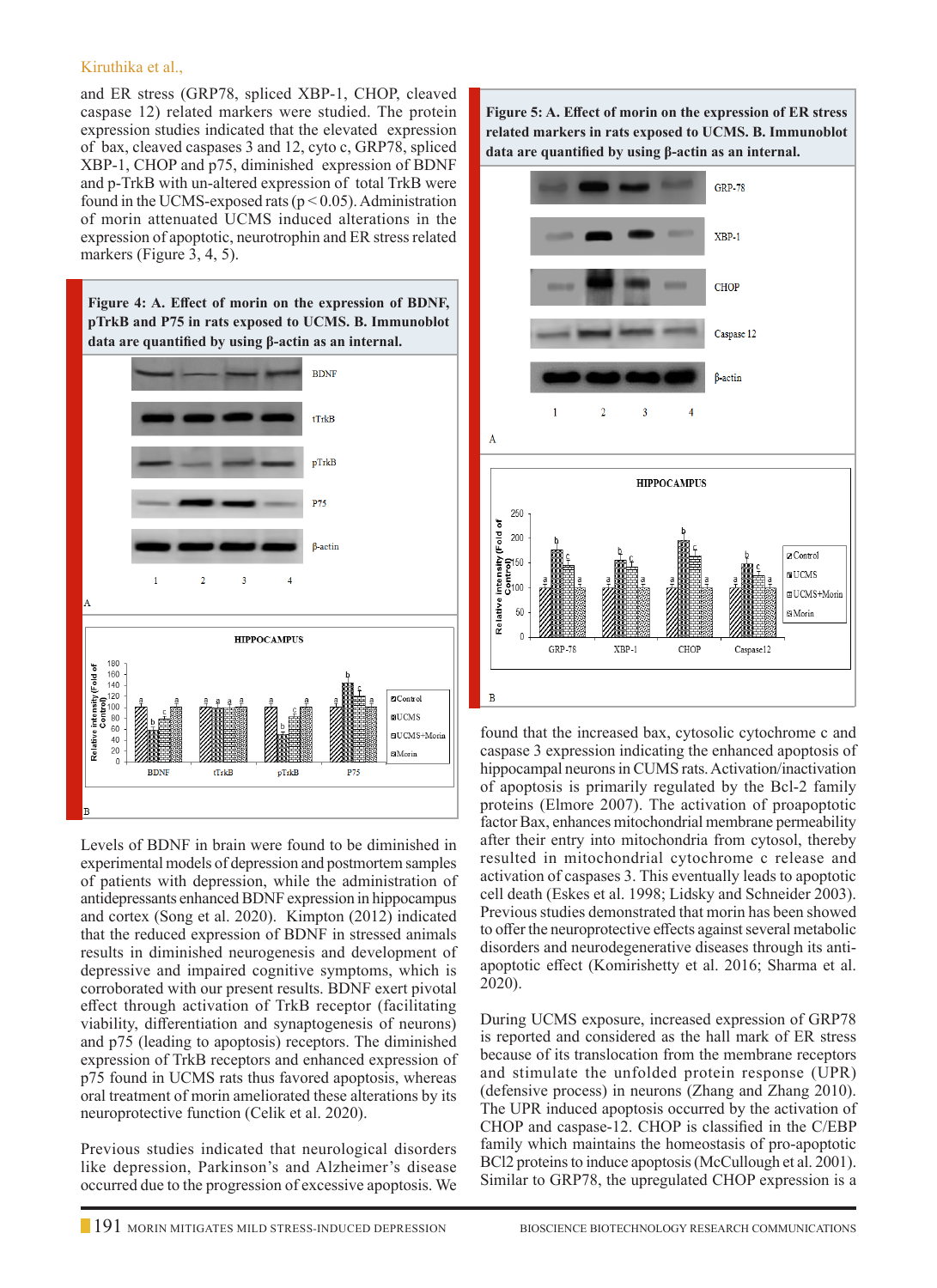key symbol of ER stress-induced apoptosis and its inhibition is considered as the restoration of ER function (Nishitoh 2012). The caspase-12, a sole member of caspase family found in ER membrane, and its down regulation was shown to prevent ER stress-induced cell death (Ferri and Kroemer 2001). Lee et al. (2003) indicated that the genes of spliced XBP-1, play a key role in the restoration of ER function by regulating the transcription factors involved in protein folding and degradation. Morin attenuated various toxins induced ER stress related indices in several in vivo and in vitro studies, which is corroborated with our results (Sharma et al. 2020).

## **Conclusion**

The findings of the present experiment indicated that morin offered neuroprotective effects on UCMS-induced apoptosis in rat model of depression. The above said antiapoptotic role of morin is seems due to the regulation of BDNF pathway and ER stress. The obtained molecular results were supported by the biochemical and behavioral studies. Hence, morin may act as therapeutic agent for the management of depression with other currently used antidepressants. However further studies are needed for exploring its clinical efficacy and safety.

**Conflict of Interests:** Authors declare no conflicts of interests to disclose.

**Data Availability Statement:** The database generated and /or analysed during the current study are not publicly available due to privacy, but are available from the corresponding author on reasonable request.

#### **REFERENCES**

 Albert PR and Fiori LM. (2014). Transcriptional dysregulation in anxiety and major depression: 5-HT1A gene promoter architecture as a therapeutic opportunity. Current Pharmaceutical Design 20: 3738-3750.

Ben-Azu B, Aderibigbe AO, Ajayi AM, et al. (2019). Morin decreases cortical pyramidal neuron degeneration via inhibition of neuroinflammation in mouse model of schizophrenia. International Immunopharmacology 70: 338-353. Biala G and Kruk M. (2009). Effects of co-administration of bupropion and nicotine or D-amphetamine on the elevated plus maze test in mice. Journal of Pharmacy and Pharmacology 61: 493-502.

Bschor T, Ising M, Erbe S, et al. (2011). Impact of citalopram on the HPA system. A study of the combined DEX/CRH test in 30 unipolar depressed patients. Journal of Psychiatric Research 46: 111-117.

Celik H, Kucukler S, Comakli S, et al. (2020). Morin attenuates ifosfamide-induced neurotoxicity in rats via suppression of oxidative stress, neuroinflammation and neuronal apoptosis. Neurotoxicology 76: 126-137.

Chakravarty S, Reddy BR, Sudhakar SR, et al. (2013). Chronic unpredictable stress (CUS)-induced anxiety and related mood disorders in a Zebra fish model: altered brain proteome profile implicates mitochondrial dysfunction. PLoS One 8: e63302.

Charney DS (2003). Neuroanatomical circuits modulating fear and anxiety behaviors. Acta Psychiatrica Scandinavica, 417: 38-50.

Checkley S (1996). The neuroendocrinology of depression and chronic stress. British Medical Bulletin 52: 597- 617.

Dean J and Keshavan M. (2017). The neurobiology of depression: An integrated view. Asian Journal of Psychiatry 27: 101-111.

Duan DM, Tu, Y and Chen LP. (2008). Effects of electroacupuncture at different acupoint groups on behavior activity and p- CREB expression in hippocampus in the rat of depression. Chinese Acupuncture and Moxibustion 28: 369-373.

Elmore S. (2007). Apoptosis: a review of programmed cell death. Toxicologic Pathology, 35, 495-416.

Eskes R, Antonsson B, Osen-Sand A, et al. (1998). Baxinduced cytochrome C release from mitochondria is independent of the permeability transition pore but highly dependent on Mg2+ ions. J Cell Biol 143: 217-224.

Ferri KF and Kroemer G. (2001). Organelle-specific initiation of cell death pathways. Nature Cell Biology 3: 255-263.

Gregus A, Wintink AJ, Davis AC, et al. (2005). Effect of repeated corticosterone injections and restraint stress on anxiety and depression-like behavior in rats. Behav Brain Res 156: 105-114.

Hassan MM, Gad AM, Menze ET et al. (2020). Protective effects of morin against depressive-like behavior prompted by chronic unpredictable mild stress in rats: Possible role of inflammasome-related pathways. Biochem Pharmacol 180:114140

Hetz C, Chevet E, and Oakes SA. (2015). Proteostasis control by the unfolded protein response. Nature Cell Biology 17: 829 838.

Khamchai S, Chumboatong W, Hata J et al. (2020). Morin protects the blood-brain barrier integrity against cerebral ischemia reperfusion through anti-inflammatory actions in rats. Sci Rep 10,13379.

Kimpton J. (2012). The brain derived neurotrophic factor and influences of stress in depression. Psychiatria Danubina 24: 169-171.

Kiruthika R, Hema T, Thenmozhi AJ, et al. (2021). Neuroprotective effect of morin against unpredictable chronic mild stress induced oxidative stress and behavioural deficits in Wistar rats. International Journal of Research in Pharmaceutical Sciences 12(2): 1-7.

Komirishetty P, Areti A, Sistla R, et al. (2016). Morin mitigates chronic constriction injury (CCI)-induced peripheral neuropathy by inhibiting oxidative stress induced PARP over-activation and neuroinflammation. Neurochemical Research 41: 2029-2042

 Lee AH, Iwakoshi NN and Glimcher LH. (2003). XBP-1 regulates a subset of endoplasmic reticulum resident chaperone genes in the unfolded protein response. Molecular Cell Biology 23: 7448-7459.

Lee TH, Kim K, Shin MS, et al. (2015). Treadmill exercise